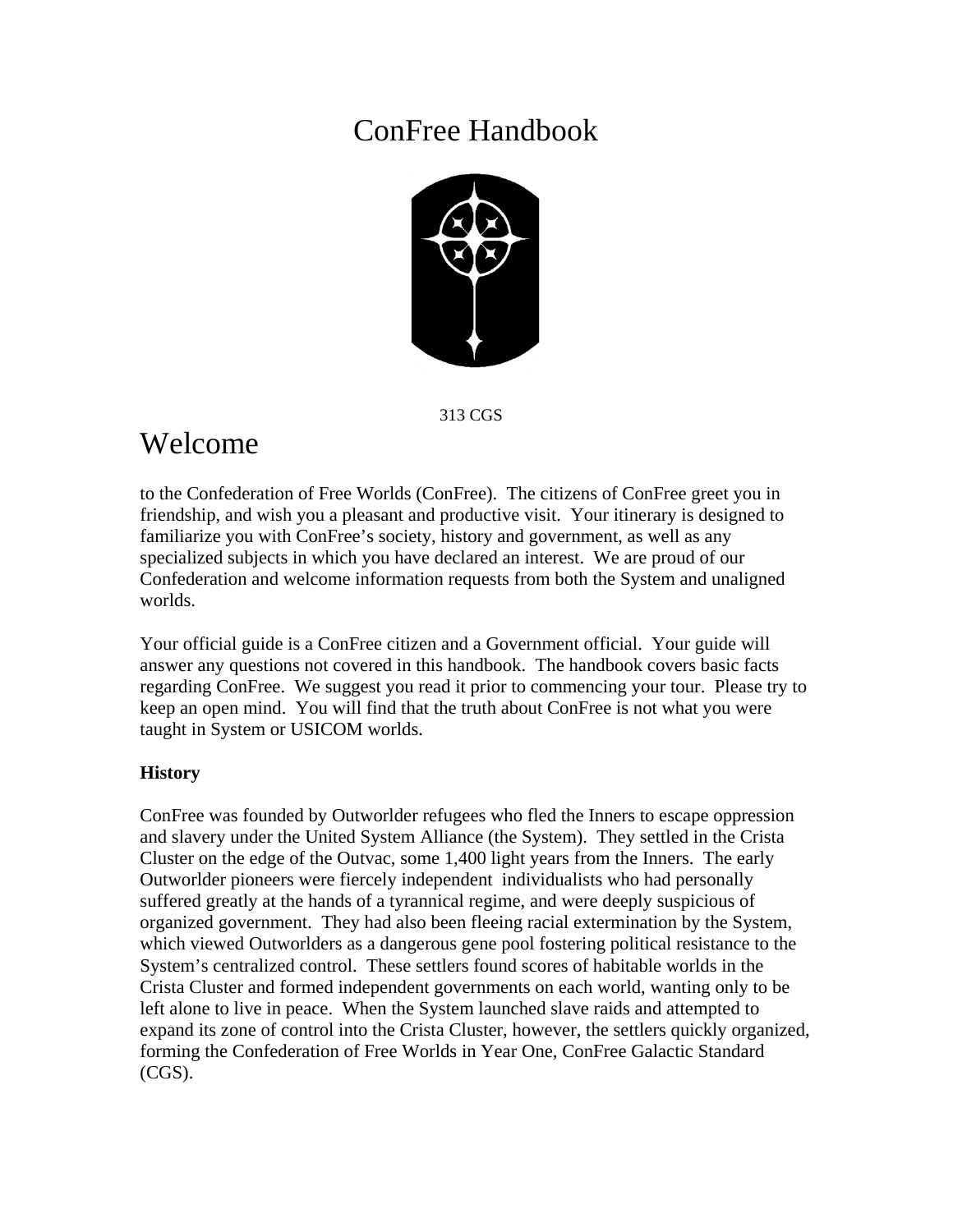ConFree's first act was to draw up a Constitution designed primarily to ensure that the government would never terrorize its citizens (see Constitution). The second act was to form Fleetcom and the ConFree Legion (see Fleetcom, Legion). With these instruments, ConFree was able to eventually repel Starfleet and the DefCorps, with great loss of life on both sides (see Conflict with the United System Alliance). Our history reveals our character: we are extremists who worship freedom and independence and despise tyranny, while realizing that only through united resolve and violent action can we guarantee our independence and liberty in a hostile galaxy. Thus came about ConFree's unique blend of personal freedom and personal responsibility. We are proud of our history and our institutions and we apologize to no one.

#### **Constitution**

The ConFree Constitution was written in blood by a free people originally representing 21 free and independent Crista Cluster worlds. The Confederation of Free Worlds is a voluntary association from which any member world can withdraw at any time should they lose faith in ConFree leadership. The ConFree Constitution and Bill of Rights guarantees ConFree citizens the right to overthrow a tyrannical government, the right to bear arms, the right to free speech, the right to justice, the right to vote and representation, the right to private property, the right to education, the right and duty to serve the people, and the duty to remain informed. ConFree civilians do not have a right to vote and representation, nor the duties to serve the people or to remain informed, but have all other rights. Citizenship is conferred after six years of community or military service to the people, and all civilians are eligible to volunteer. The ConFree Constitution guarantees member worlds the right to secede at will. None have as yet done so. ConFree's history has demonstrated that eternal vigilance is the price of liberty.

#### **Citizens, Civilians and Nationals**

As noted above, ConFree citizenship is a right which is earned by service to the people of ConFree. All civilians are eligible. Those who volunteer, generally to a term in the ConFree Legion, earn their citizenship by putting their lives on the line to protect the people of ConFree. Those who choose not to do so are guaranteed a prosperous and secure life on a ConFree world, and are not thought less of, but cannot claim a right to shape our future. Both citizens and civilians are ConFree nationals, with all the rights guaranteed by their status.

#### **Society**

ConFree is a largely homogeneous society, consisting of descendants of the original Outworlder race, with healthy infusions of Assidic genes as well. We have a common language, history, beliefs, similar genetic background and vision for the future. The mission of the Outworlder race is to secure a prosperous and secure future for our children. We do not encourage efforts to introduce non-Outworlder peoples into ConFree who do not share our background and beliefs. However, everyone is welcome to volunteer for service in the ConFree Legion and earn ConFree citizenship. We welcome as brothers and sisters all who stand the night watch with us.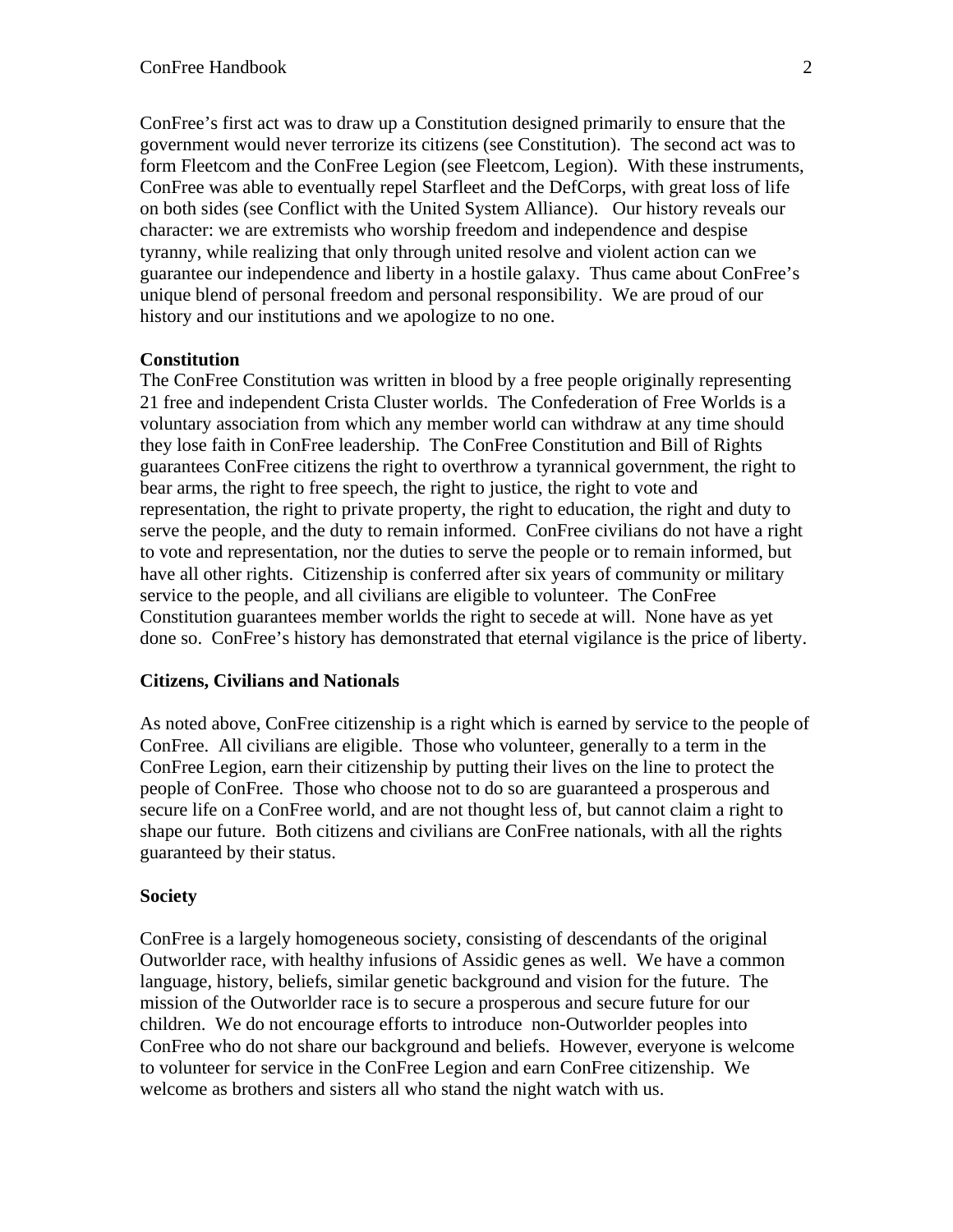#### **Outworlders and Assidics**

The Outworlder race is descended from the original pioneers who opened up the outer reaches of what later became the United System Alliance. These Outworlder people fought bravely against Saka the Invincible and the Assidic Empire when it initially expanded into the Inners. As the situation stabilized and the decaying Assidic Empire was replaced by the System slave state, both Outworlders and Assidics found common cause against System oppression. Outworlder-Assidic intermarriage became common on frontier worlds, and a new race slowly evolved. Although still known as 'Outworlders,' a high percentage of our people have Assidic genes, even those who appear to be of 'pure' Outworlder stock. Outworlders and Assidics now have similar beliefs and goals, and a shared opposition to System tyranny.

#### **Government**

At the top of our Chain of Command are the citizens of ConFree. ConFree member worlds send representatives to the ConFree Council, which elects an Executive Council. The ConFree Council and the Executive Council are volunteers in service to the people of ConFree. Their decisions must be based solely on the best interests of the people of ConFree. It is a grave responsibility, and all Council members know the penalty for failure is death. At the bottom of the Chain of Command is the Legion trooper, who marches in the mud for the people of ConFree, and dies for them if necessary.

#### **Justice and Law**

ConFree is focused on justice, not on laws. The ConFree Constitution is the only law. There are no formal Confederation law statutes. Juries of ConFree citizens are empowered to render decisions on justice, based on local legal statutes and local customs on ConFree member worlds. Local statutes are only guidelines for the jurists, who are concerned with rendering justice, not enforcing laws. All ConFree nationals are guaranteed justice by the people and government of ConFree. The pursuit of justice is one of our most important concerns, and it is driven by our history. We believe it is obscene and immoral to have to expend personal funds to secure justice. Any attempt to purchase favorable judgments is itself a crime in ConFree. Interstellar travelers describing themselves as "lawyers" are detained upon entering ConFree van, and deported after interrogation.

#### **Crime**

Crime is virtually unknown on ConFree worlds, due largely to our homogeneous society and shared heritage and goals. When crime does occur, guilt or innocence is quickly determined by modern mindscans. Punishment is swift and harsh. Juries of ConFree citizens vote on punishment, as there is generally little question about guilt. Those who commit violent crimes are often executed in a manner befitting the crime. Convicted violent criminals who are not executed are often sent into exile, never to return to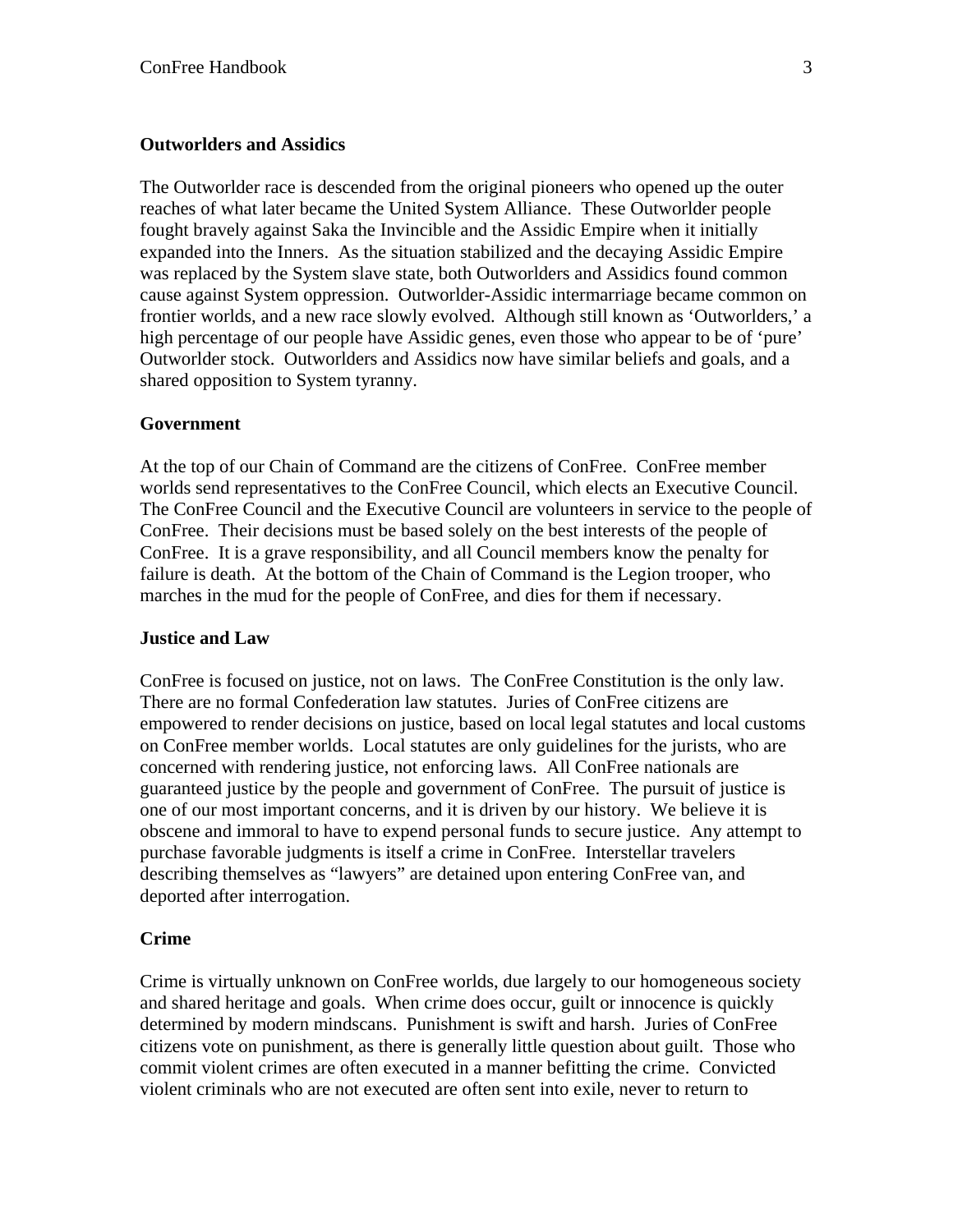ConFree. Those found guilty of lesser crimes may be sentenced to confinement at hard labor, but generally for not more than two years. ConFree does not warehouse prisoners, nor reward them with free room and board. ConFree guarantees security for both citizens and civilians. It guarantees only instant justice for criminals. Legion military justice is handled by courts martial and is equally harsh on troopers who disobey orders.

## **Economy and Government Revenue**

ConFree's booming economy is based on a private enterprise system that has unleashed the innate productivity of a free people. ConFree's industrial base and scientific creativity has created unparalleled wealth and prosperity for her people, and the highest living standard in history. The ConFree Constitution forbids any form of slavery including Voluntary Servitude and tax slavery. ConFree citizens do not pay taxes on legitimate personal income. We regard taxation of the earnings of one's own nationals as tyranny and slavery. ConFree government revenue originates primarily from tariff charges on interstellar imports into ConFree vac. Access to ConFree's market guarantees high profits for all involved and the tariffs from these interstellar imports assure a healthy yearly budget surplus. ConFree welcomes trading relations with all worlds, including the System. A consumption tax on luxury goods is permitted, as the purchase of luxury goods is voluntary, but the ConFree Constitution limits this tax to one percent of the cost of the item. Any proposal to raise this tax will trigger charges of high treason against the perpetrator. ConFree believes that government financial needs must be met by cutting government expenses, not by penalizing ConFree nationals. ConFree also engages in the mining of precious metals and strategic minerals, and the gold mines of Guarados serve to back Legion Credmarks. ConFree recognizes the historical dangers of high living standards and we remain always vigilant to all threats to our future, both internal and external.

## **Money and Banking**

Outworlders have a historical aversion to fiat plastic and credit money because of financial collapses associated with these failed monetary instruments during generations of System misrule. ConFree mandates a currency backed 100% by precious metals. The current standard is gold. The result has been the strongest currency in the galaxy, and the universal acceptance of Legion Credmarks, even in the System. The ConFree Treasury and banking system is controlled by the government and people of ConFree, not by private bankers. Usury and any form of interest slavery is illegal.

## **Fleetcom**

ConFree's battle-proven Fleetcom has demonstrated strategic superiority over both the System's Starfleet and the Omni Deathfleet. Fleetcom is ConFree's first line of defense against external aggression. Without our Fleetcom warriors and techs manning the frontier of the Outers, ConFree would perish. The people of ConFree recognize this and ensure that Fleetcom has all the resources necessary to ensure continuing galactic supremacy for our star fleet.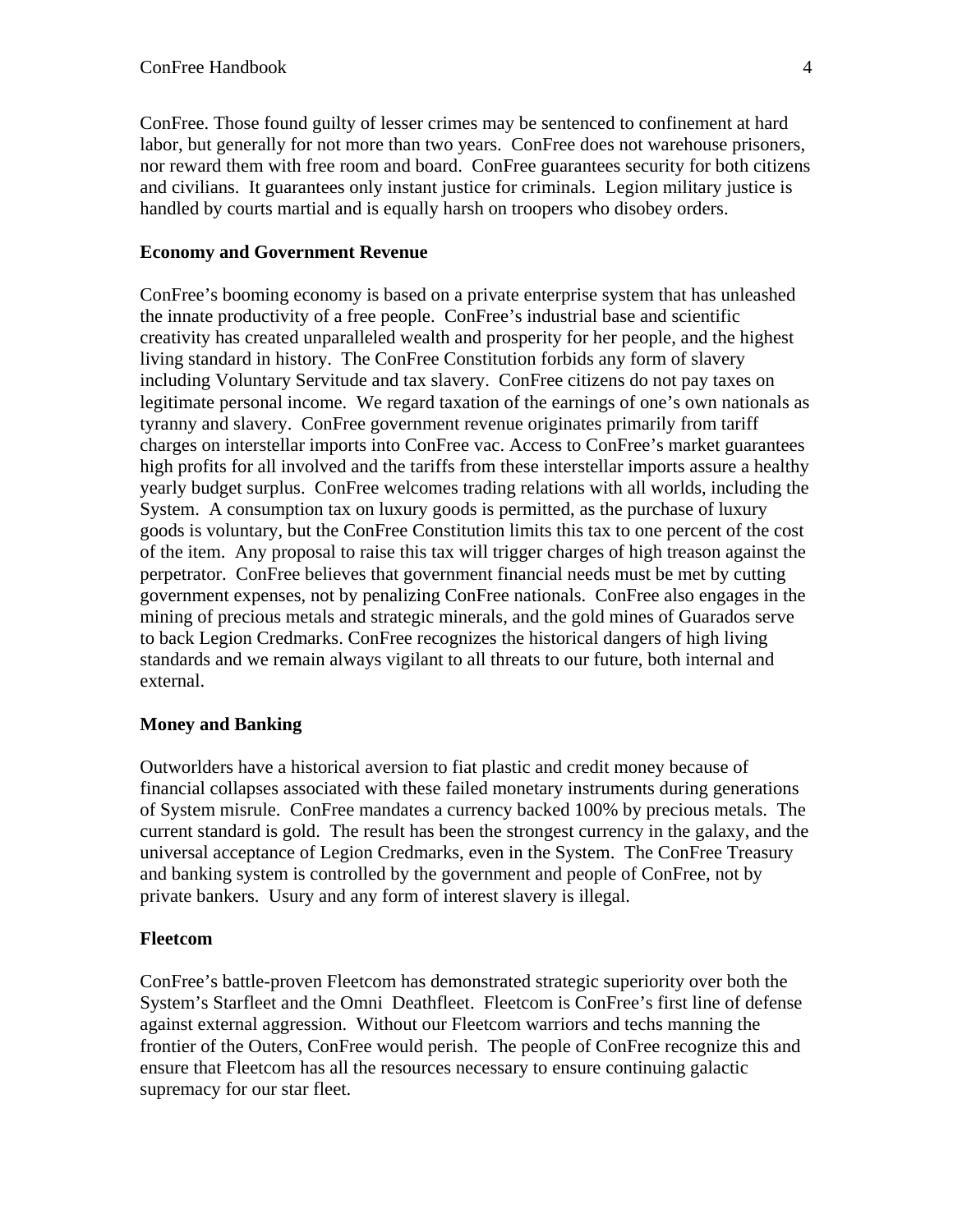## **The Legion**

The ConFree Legion is the ultimate expression of ConFree resolve and is the ultimate guarantor of ConFree independence. The Legion has a long and illustrious history. Anyone, citizen, civilian, or alien, can enlist in the ConFree Legion. ConFree's enemies know that the Legion is a formidable foe, who will fight for victory or death. Legion tradition reminds all troopers of the Eighth Legion, which fought to the death on Uldo against a vastly superior DefCorps army. Although the Legion is a fearsome fighting force, System hateprop regarding the Legion is just that, propaganda. Legion troopers are not biogens, they are not ex-criminals, they do not eat babies, they do not loot, rape or murder civilians, and they do not serve indefinitely. They are all free volunteers, and can leave the Legion upon expiration of their term of enlistment, generally six stellar years. Legion discipline is strong, hardship is common, but criminality in the Legion is rare. We are proud of our troopers.

## **Immortality**

ConFree science has relegated aging and natural death into the pages of the history books. The control of the human body has resulted in the extension of a youthful, productive life virtually forever. All Legion recruits are rendered immortal upon enlistment. Despite this, Legion recruits often have short life spans – immortality does not ward off bullets.

## **Faith**

The Cult of the Deadman thrives in the Legion, and sustains our troopers in their perilous endeavors. Deadman is a symbolic representation of all the Legion troopers who have died for the cause. The Legion Monument to the Dead lists every trooper who died for the Legion, and is reproduced in holo in every Legion chapel.

## **The Cross of the Legion**

When the first Outworlder refugees approached the Outvac fleeing System oppression, the Crista Cluster beckoned them onwards with a view that appeared to form a mystical, starry cross in the vac. The Legion cross was later adopted as the symbol of ConFree. ConFree's ancestors settled those worlds as a free people and vowed in a Constitution written in blood to uphold liberty, justice and freedom, no matter what the cost, and to remain eternally vigilant against all forms of tyranny and slavery. The ConFree Legion was formed to accomplish those objectives.

## **Legion Chant**

The Legion chant originated during the war of ConFree Independence. It serves as the oath of enlistment for the Legion trooper. System hateprop has distorted the meaning of the chant, especially the phrase 'I believe in Evil.' What it means is that ConFree and the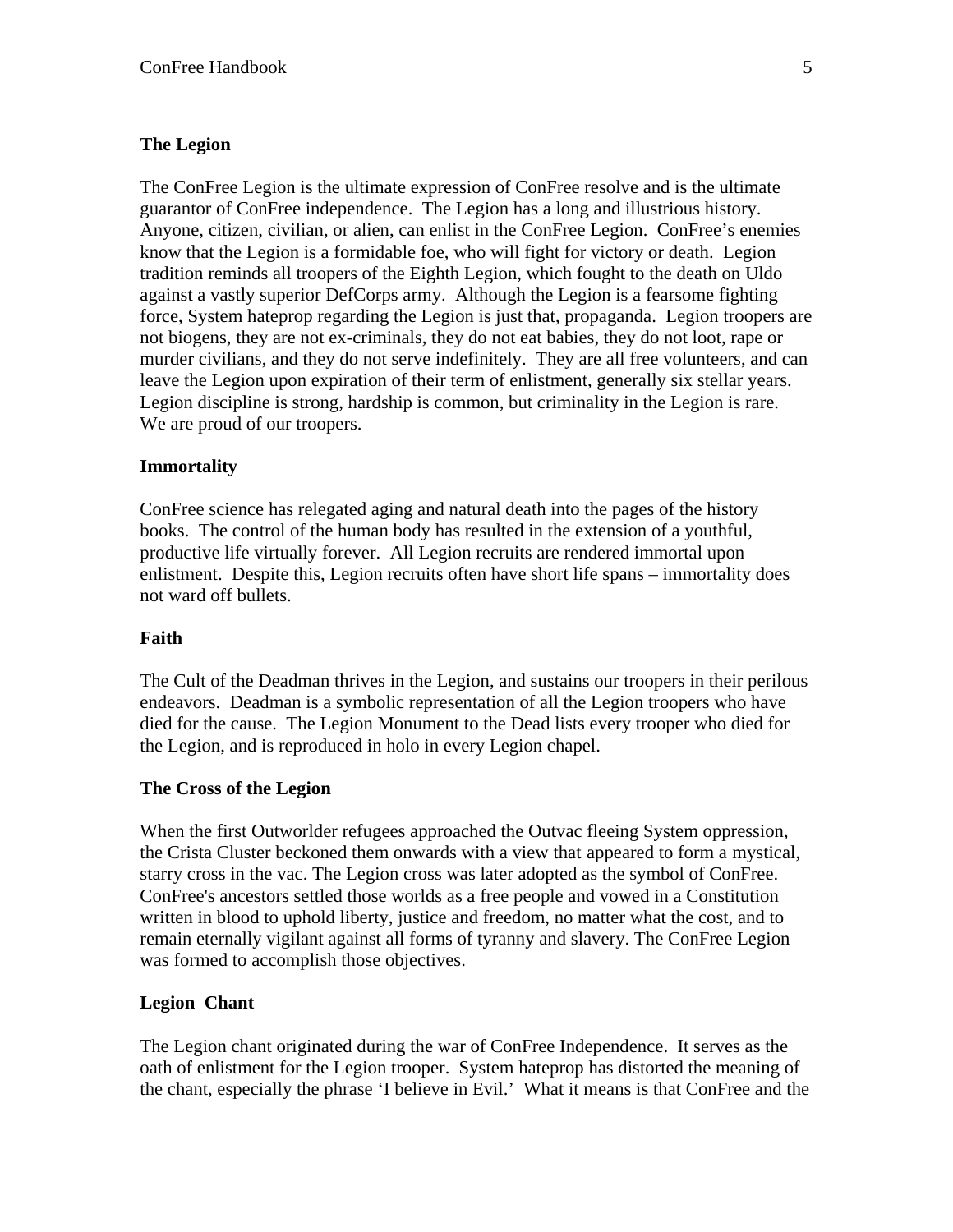Legion have confronted Evil, and know that it is real. The phrase 'I will deliver us from Evil' reveals our intent.

Battle Chant of the Legion

"I am a Soldier of the Legion. I believe in Evil - The survival of the strong And the death of the weak. I am the guardian. I am the sword of light In the dark of the night. I will deliver us from Evil.

"I accept life everlasting And the death of my past. I will trust no Earther worm Nor any mortal man, But only the mark of the Legion. I have burnt the book of laws To serve the Deadman's cause As a soldier of the Legion."

"I am the slave of the Future At the gateway to the stars, Where I can see - Eternity. For I walk in the shadow of death And yet I fear no Evil For I am the light in the dark I am the watch on the mark I am a soldier of the Legion."

"I will have no talk with Evil. The arts of death are the tools of life And in the end I will send A maxburst to advise The O's come by surprise And though we kill them where they stand, We know it's death's dark land For a soldier of the Legion."

#### **Conflict with the United Sytem Alliance**

Throughout ConFree's over 300 years of history, interstellar conflict with the System has been a continuing theme. The War of ConFree Independence was followed by the Yellow War, the Popex and the Race Wars, in which ConFree successfully resisted System efforts to populate the Crista Cluster and the Outvac with their surplus population